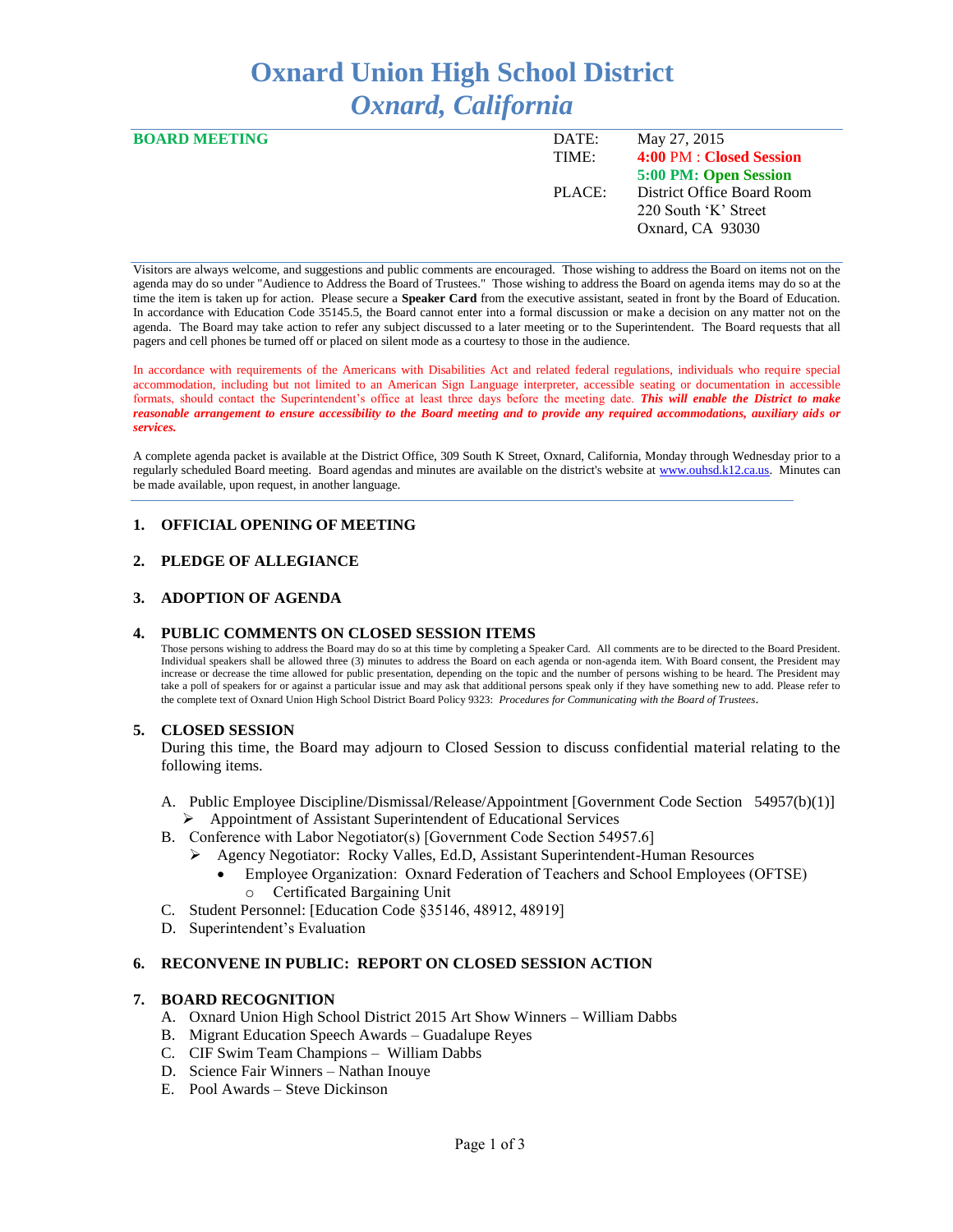Board Meeting Agenda May 27, 2015

## **8. PUBLIC COMMENTS TO ADDRESS THE BOARD OF TRUSTEES**

Those persons wishing to address the Board may do so at this time by completing a Speaker Card. All comments are to be directed to the Board President. Individual speakers shall be allowed three (3) minutes to address the Board on each agenda or non-agenda item. With Board consent, the President may increase or decrease the time allowed for public presentation, depending on the topic and the number of persons wishing to be heard. The President may take a poll of speakers for or against a particular issue and may ask that additional persons speak only if they have something new to add. Please refer to the complete text of Oxnard Union High School District Board Policy 9323: *Procedures for Communicating with the Board of Trustees.*

## **9. SUPERINTENDENT'S REPORT**

General Report: Gabe Soumakian, Ed.D.

## **10. STUDENT REPRESENTATIVE REPORT-** Sierra Kavon

A. Introduction of New Student Representative to the Board, Celina Espinoza

# **11. STUDY SESSION**

**A. Budget Study 2015-2016**

# **12. CONSENT CALENDAR**

## **Administrative Services**

- A. Consideration of Approval of Renewal of Agreement with DecisionInsite LLC for Community Demographic Analysis and Enrollment Projections
- B. Consideration of Approval to Allow Purchasing to Utilize Piggyback Bids for Goods and Services Throughout Fiscal Year 2015/2016
- C. Consideration of Approval of 2015-2016 Instructional Minutes
- D. Consideration of Approval of Donations, April 14 May 18, 2005
- E. Consideration of Approval of Purchase Orders and Direct Pays, April 23 May 13, 2015

# **Educational Services**

- F. Consideration of Approval of Non-Public School Placement for Student Cases #39-40, according to the Recommendation of the Student's IEP Team and the Director of Special Education.
- G. Consideration of Approval of Waiver of CAHSEE Requirement for OUHSD Students with Disabilities
- H. Consideration of Approval of Renewal of Agreement with APEX for 2015-2016 School Year

# **21st Century Learning & Innovation**

- I. Consideration of Approval of Stipulated Student Expulsion(s) by Agreement of the School Principal, the Student, and the Students' Parent/Guardian, as per Board Policy 5144, Section 22
- J. Consideration of Approval of Agreement of the Ventura County Plan for Expelled Pupils Triennial Update
- K. Consideration of Approval of Agreement between Oxnard Union High School District and National Academy Foundation to Share Student Data
- L. Consideration of Approval of Career Technical Education Advisory Committee
- M. Consideration of Approval of Agreement between Oxnard Union High School District and Gold Coast K9 for K9 Safety Checks for 2015-2016

#### **Human Resources**

N. Consideration of Approval of Certificated and Classified Personnel